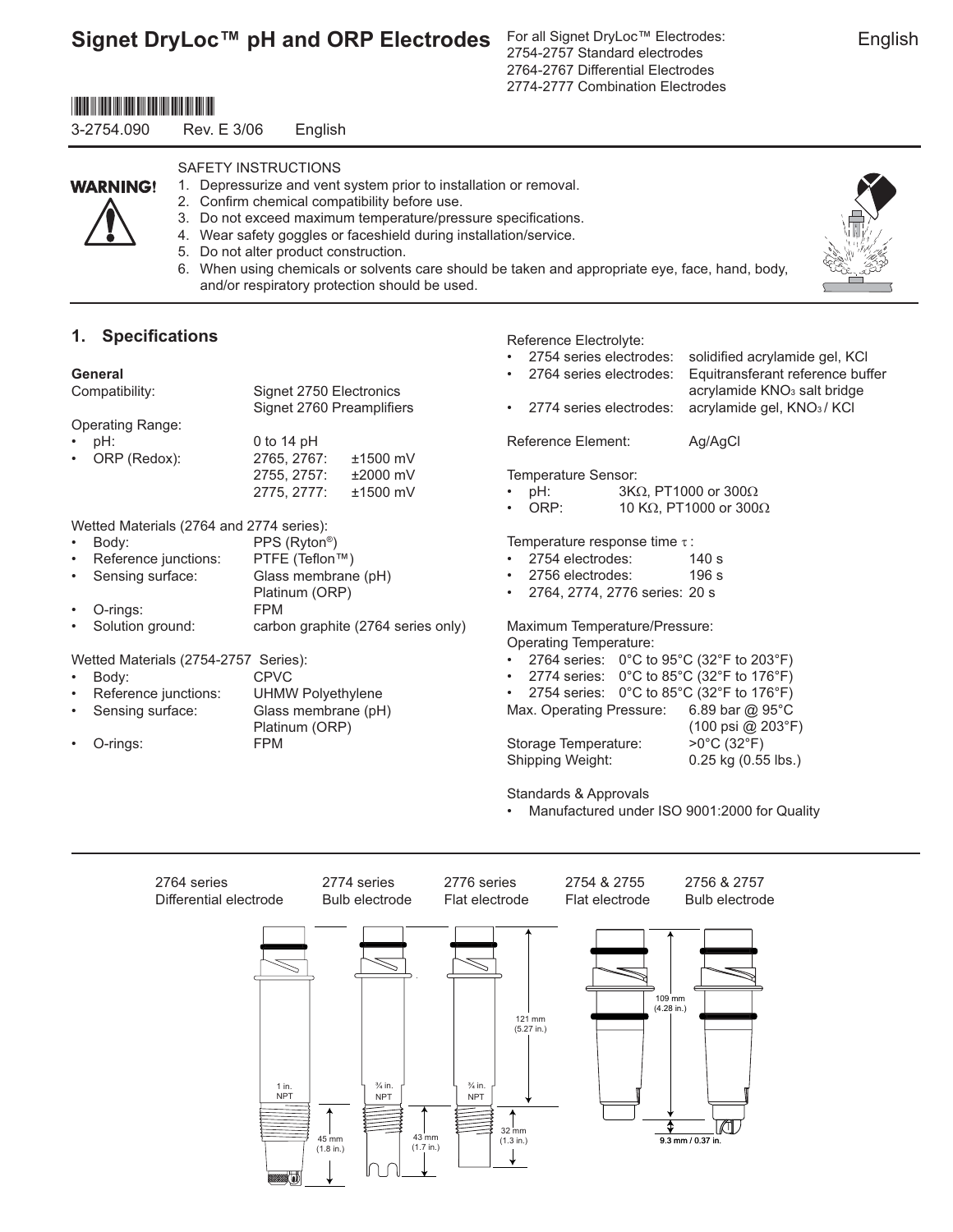### **2. Electrode care and application**

pH/ORP electrodes are similar to batteries; they age with time and usage. The following information will help maximize electrode life.

#### **2.1 Conditions to Avoid:**

- High temperatures, strong acids or caustics will elevate electrochemical reactions and speed electrode aging.
- Coatings on the glass or junction surfaces (i.e. proteins) cause extended response time and inaccurate measurement.
- Never store the electrode tip in deionized (DI) water. (Use pH 4 buffer solution to keep the glass wet when out of the process.)
- Never expose electrode to temperatures below  $0^{\circ}C$  (32 $^{\circ}F$ ) or allow it to dehydrate. These conditions will damage the electrode.
- Never scrape or sand the glass electrode surface.
- Treat glass electrode surfaces with care to prevent accidental breakage.

#### **2.2 Submersible Installation Tips:**

- Choose a location that keeps the electrode glass completely submerged at all times.
- Mount electrodes in a location with ample clearance for removal.
- Place the electrode tip in pH 4 buffer during system maintenance or storage to avoid dehydration.
- Mount the electrode near tank outlets, away from reagent addition areas.

#### **2.3 In-Line Installation Tips:**

- pH and ORP electrodes respond best in moving fluids.
- Standard (2754 series) and Differential (2764 series) electrodes must by mounted at a downward angle (>10° from horizontal). 2774 and 2775 electrodes can be mounted at any angle.

### **3. pH Electrode Calibration**

All pH electrodes are designed to provide linear output during their lifespan. The following sections define proper electrode operation.

#### **3.1 Offset (STD)**

Electrode offsets occur due to:

- Clogged reference junction
- Aged or contaminated reference solution/wire

Check offsets in a pH 7 buffer @ 25°C. The theoretical output is 0 mV. Any deviation from 0 mV is the pH electrode offset.

pH Electrode Offset pH 7 buffer @ 25°C Theoretical: 7.0 pH (0.0 mV)

New electrode:  $pH 7 \pm 0.25$  pH ( $\pm 15$  mV) Reliable:  $pH 7 \pm 0.85 pH (\pm 50 mV)$ 

Electrode offsets greater than 0.85 pH (50 mV) indicate the electrode requires cleaning or replacement. See section 5: Maintenance and cleaning.

#### **3.2 Slope (SLP)**

Electrode slope is the number of mV per pH unit. At 25<sup>°</sup>C the theoretical slope is 59.16 mV per pH. Temperature has an appreciable affect on electrode slope. Reliable instrumentation includes temperature compensation. The graph below illustrates potential pH error when a temperature compensated instrument is not used.

#### Recommendations:

- Calibrate temperature before calibrating the standard and slope.
- The mV offset will track across the entire pH range. The slope is usually not affected by offset changes.
- (i.e. pH  $7 = +10$  mV, pH  $4 = +187$  mV); slope = 59 mV
- Coatings on the glass may affect sensor slopes. See section 5 maintenance and cleaning.
- A constant output near 0 mV in all buffer solutions indicates a shorted electrode that must be replaced.

| $^{\circ}C$ | pH Error    |          |             |             |          |                |             |          |             |             |      |
|-------------|-------------|----------|-------------|-------------|----------|----------------|-------------|----------|-------------|-------------|------|
|             | 2           | 3        | 4           | 5           | 6        | 7              | 8           | 9        | 10          | 11          | 12   |
| 15          | 0.15        | 0.12     | 0.09        | 0.06        | 0.03     | $\overline{0}$ | 0.03        | 0.06     | 0.09        | 0.12        | 0.15 |
| 25          | $\mathbf 0$ | $\Omega$ | $\mathbf 0$ | $\mathbf 0$ | $\Omega$ | $\mathbf 0$    | $\mathbf 0$ | $\Omega$ | $\mathbf 0$ | $\mathbf 0$ | 0    |
| 35          | 0.15        | 0.12     | 0.09        | 0.06        | 0.03     | $\overline{0}$ | 0.03        | 0.06     | 0.09        | 0.12        | 0.15 |
| 45          | 0.3         | 0.24     | 0.18        | 0.12        | 0.06     | $\overline{0}$ | 0.06        | 0.12     | 0.18        | 0.24        | 0.3  |
| 55          | 0.45        | 0.36     | 0.27        | 0.18        | 0.09     | $\mathbf{0}$   | 0.09        | 0.18     | 0.27        | 0.36        | 0.45 |

#### **3.3 Response Time/Stability**

Response time and stability are affected by the condition of the pH glass measuring surface (ORP electrode - Platinum surface), the reference junction, and and the reference solution. Restoration to acceptable levels can often be accomplished by cleaning the measuring surface and reference junction.

Electrode mV values should remain stable  $\pm 3$  mV. Conditions that may cause fluctuations are:

- Electrode coating
- Ground fault: If proper operation is observed in the beaker, but readings are unstable in the application, a ground fault may exist.
- Using instrumentation with isolated inputs and outputs may restore stable operation.
- Solution grounding may also restore stable operation.

| $+GF$ | Signet DryLoc pH and ORP Electrodes |
|-------|-------------------------------------|
|       |                                     |

| 2  | $+296$ mV      |
|----|----------------|
| 3  | $+237$ mV      |
| 4  | $+177$ mV      |
| 5  | $+118$ mV      |
| 6  | $+59$ mV       |
| 7  | 0 <sub>m</sub> |
| 8  | $-59$ mV       |
| 9  | $-118$ mV      |
| 10 | $-177$ mV      |
| 11 | $-237$ mV      |
| 12 | $-296$ mV      |
|    |                |

**Theoretical mV Values @ 25°C** pH mV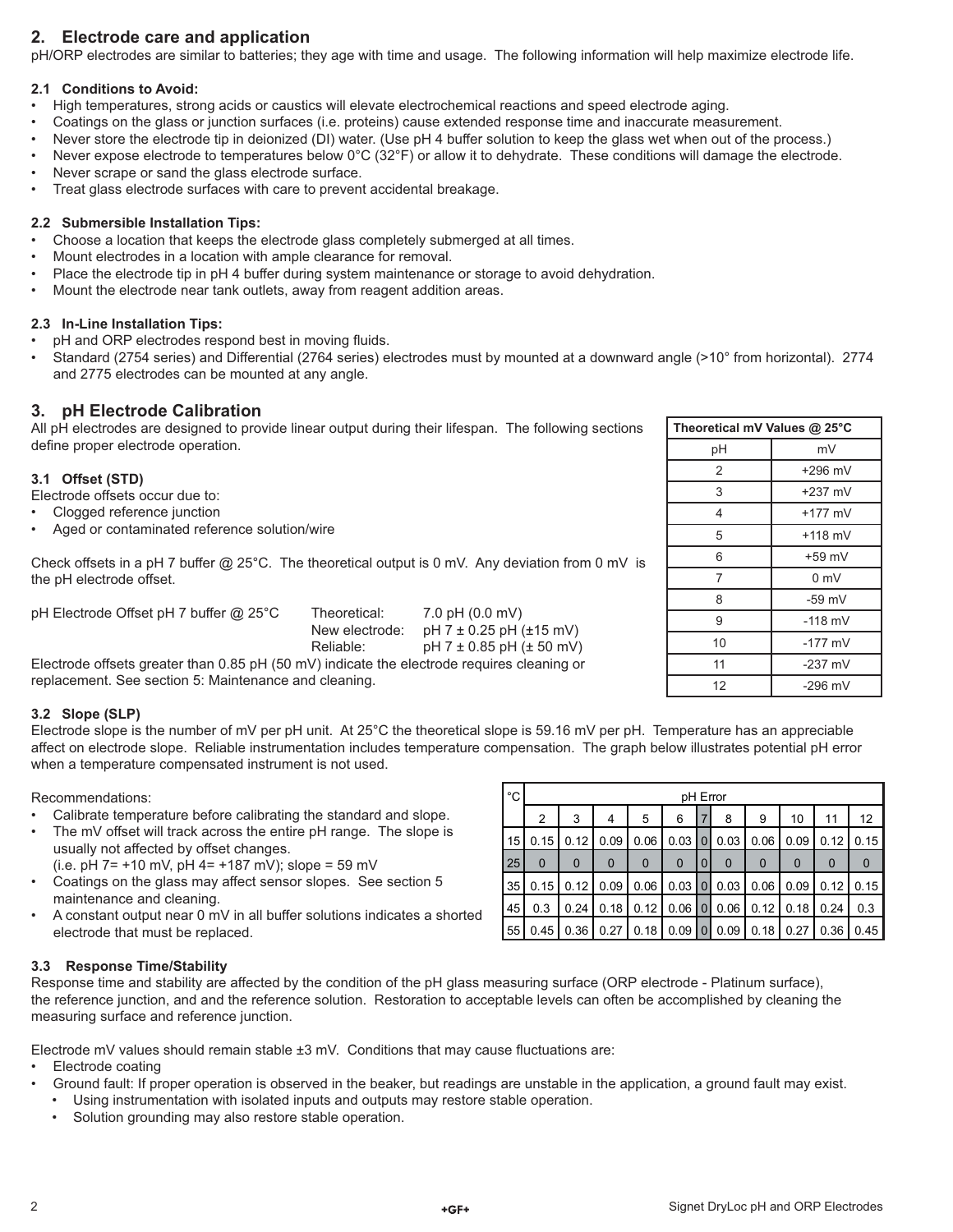### **4. ORP Electrode Calibration**

ORP electrodes are designed to ensure linearity during their lifespan. The following sections define proper electrode operation.

#### **4.1 Offset (STD)**

- Electrode offsets are usually caused by clogged reference junctions or by aged or contaminated reference solution/wire.
- Offsets should be checked in pH 7 buffer saturated with quinhydrone @ 25°C. The theoretical output is +86 mV.
- Any deviation from +86 mV is the ORP electrode offset (i.e. +90 mV). • Quinhydrone is the oxidizer measured by the ORP electrode and is required for calibration. To measure ORP electrode offset,

saturate 50 mL of pH 4 and pH 7 buffers with  $\frac{1}{8}$  g quinhydrone:

|       |                | 4 pH w/Quinhydrone |                | 7 pH w/Quinhydrone |                |                |
|-------|----------------|--------------------|----------------|--------------------|----------------|----------------|
| Temp: | $20^{\circ}$ C | $25^{\circ}$ C     | $30^{\circ}$ C | $20^{\circ}$ C     | $25^{\circ}$ C | $30^{\circ}$ C |
| ORP:  | 268 mV         | $263$ mV           | 258 mV         | 92 mV              | 86 mV          | 79 mV          |

A new ORP electrode measures these values ±15 mV. The electrode continues to be functional until the offset from these values exceeds 50 mV. Electrodes with offset greater than 50 mV should be cleaned and replaced if necessary.

#### **4.2 Slope (SLP)**

ORP slope errors are generally caused by contamination of the platinum electrode surface. Cleaning the electrode surface will usually restore proper values, response time, and stability. See section 5: Maintenance and Cleaning.

Many systems require both pH and ORP calibration. To conserve calibration reference solutions, use pH 7 and 4 buffers for pH calibration first. ORP calibration can be performed with the same buffers by adding quinhydrone.

### **5. Maintenance and Cleaning**

#### **5.1 Maintenance**

Variables can affect long term pH or ORP electrode life. For this reason, a maintenance log is recommended for trend analysis. When storing boxed sensors, lay the sensor flat to maximize hydration of the glass surface. Keep the glass surface wet at all times. Soak the sensor tip in pH 4.0 buffer during system maintenance intervals. In-line applications should be plumbed with a depression (trap) so liquid is maintained around the sensor tip. If the sensor dehydrates, soak the sensor tip in pH 4 buffer for 24 to 48 hours, then visually inspect the electrode for surface cracks, swelling, or discoloration. Severely dehydrated electrodes cannot be restored to normal operation.

#### **5.2 Cleaning**

Cleaning techniques vary depending on the type of coating present on the glass electrode surface or reference junction.

- Soft coatings can be removed by vigorous stirring, or with directed spray of an applicable detergent or solvent onto the glass surface. Chlorine bleach or mild detergent can be used to remove soft coatings. Always rinse electrode tip in clean water after cleaning.
- Hard coatings can be chemically removed. Use the least harsh chemical which will remove the contaminant within two (2) minutes without attacking the materials of construction. e.g. calcium carbonate may be removed with a 5% HCL (muriatic acid) solution.
- Oily or organic coatings can be removed with detergents or an appropriate solvent that does not attack the materials of construction e.g. isopropyl alcohol may be used but acetone must be avoided to prevent damage to the CPVC sensor body.
- ORP electrode surface (platinum rod) can be gently sanded with 600 grit wet and dry silicone or carbide sandpaper, jewelers rouge, crocus cloth, or very fine steel wool.

#### **5.3 Differential Electrodes**

Differential electrodes have a replaceable salt bridge and the electrolyte chamber can be refilled.

The electrolyte chamber should be full. If any fluid is audible when shaken, the chamber should be refilled.

Refill the electrolyte chamber when the electrode offset exceeds 50 mV.

The salt bridge should be replaced when performance becomes sluggish, or if the output is erratic or inaccurate.

#### Replacing the salt bridge

Parts Required: Salt Bridge (order number 3864-0001) and Differential Reference Solution (order number 3864-0002) Tools Required: small pliers

- 1. Remove sensor from mounting.
- 2. Hold upside down and unscrew salt bridge using a pair of small pliers. Be careful not to damage the glass bulb!
- 3. Drain the depleted reference solution and dispose of properly.
- 4. Fill reference chamber with fresh reference solution (approx. 30 ml).
- 5. Replace salt bridge and screw finger tight. Solution will drip out while screwing in salt bridge. Use pliers to turn approximately  $\frac{1}{4}$  turn past finger-tight.
- 6. Perform calibration (standard and slope) before returning the system to service.



### **NOTE:**

The refillable electrolyte chamber in 2764 series Differential electrodes may leak during storage and shipping. Check the fluid and refill before installation if necessary.



WARNING!

 Wear appropriate eye, face, hand, body, and respiratory protection when using chemicals or solvents.